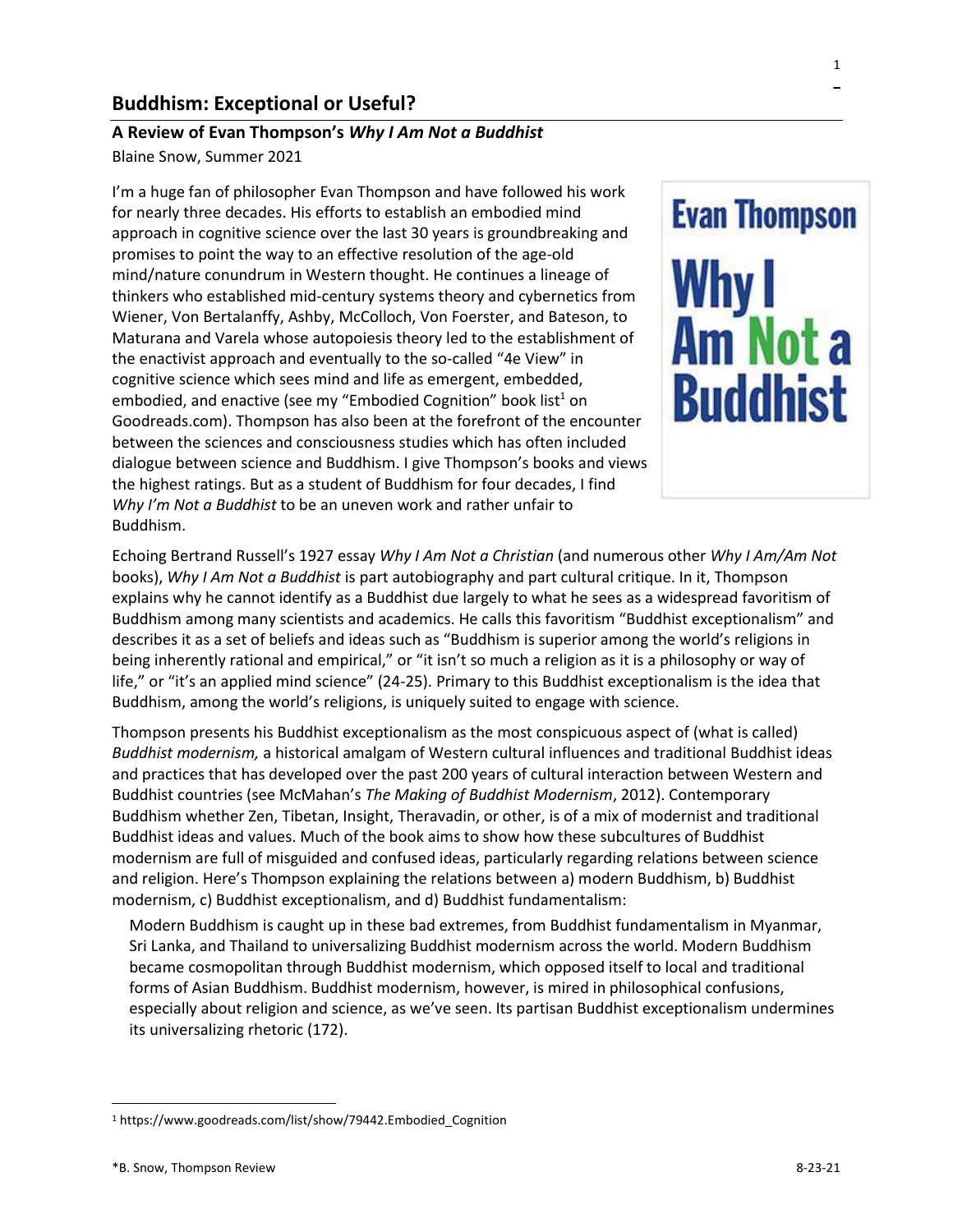# **Mutual Validation or Mutual Challenge?**

One of the book's goals is the reframing of Buddhism as more a religion than a philosophical system, which is his attempt to counteract the historical reverse emphasis among scientists, intellectuals, and Buddhist teachers and scholars. Thompson wants everyone to think that Buddhism is primarily grounded in religious belief and that, although it is also a sophisticated system of philosophy, ultimately it relies on nonscientific religious beliefs rather than empirical and objective knowledge. The fact that he sees it as ultimately grounded in religious belief runs counter to his identity as a philosopher and scientist and so contributes to his inability to identify as Buddhist.

To paint a simplistic picture of Buddhism as similar to other leap-of-faith religions is unfair. In fact, what Thompson doesn't say is that Buddhism could just as well be described as being grounded in *direct firstperson experience that is based in rigorous dialectical reasoning and analysis* rather than in "religious belief." At the entry level it is true that Buddhism, like all religions, requires faith and belief. But as one progresses, Buddhist study and practice become more and more about the wisdom that issues from complete relinquishing of all faith, beliefs, ideas, and concepts whatsoever – all mental grasping – including the concepts of "enlightenment," "nirvana," "perfection," even "Buddha" himself. It is the only "religion" with a philosophical psychology whose goal is to meticulously deconstruct the ego and its selfdefeating desires, including the desire to believe in its founder. What other religion teaches the wisdom of a phrase such as, "If you see [Buddha] on the road, kill him"? It also promotes its own psychologybased self-obsolescence such as when it teaches its followers that eventually the entirety of the teachings will be rendered obsolete, that they must be mentally released and left behind (as in the parable of *The Raft*)? These and other aspects of Buddhist philosophy show the folly of trying to categorize Buddhism as merely a faith-based religion. They also show why, to many westerners, it does seem exceptional.

The book contains many examples of what Thompson considers Buddhist exceptionalism and he uses them to show how people try to use science and Buddhism to confirm, prove, or validate each other. He devotes a whole chapter to pointing out the problems in Robert Wright's book, *Why Buddhism is True,* and calls out numerous other teachers for their Buddhist exceptionalism such as B. Alan Wallace, Dzogchen Ponlop Rinpoche, Nyanaponika Thera, S.N. Goenka, Sam Harris, and even the Dalai Lama. Thompson does make some significant points, but in each case, he wants the reader to see how each of these teachers utilizes science to confirm, prove, or otherwise validate Buddhist ideas. Therein lies Thompson's main target: the specific ways in which such favoritism is inappropriate.

Thompson's criticism of Buddhist exceptionalism goes like this: you cannot equate religion with science; you cannot use science to *validate, justify, or prove* Buddhism or vice versa. The modes of knowing and validation in science and religion are fundamentally incommensurable. However, since Buddhism is clearly more than a religion, and since it is also a sophisticated rational *philosophy* that is unlike anything in Western religion, Thompson does accept that we can use Buddhism as a means to *challenge* science. That is, we can use Buddhism and science to *challenge or inform* each other. This is exactly what he has been doing much of his professional life. Thus, we have two modes of science-Buddhism dialogue: 1) mutually validating engagement and 2) mutually challenging engagement. For Thompson, the latter is acceptable while the former is not. Here are two examples from the text discussing these forms of dialogue:

"[Robert] Wright takes scientific naturalism for granted and *uses it to explain and justify* modern mindfulness meditation (my italics). He doesn't use Buddhism to scrutinize philosophical assumptions about science. We use Buddhism to recast our understanding of science and the world it investigates. Our guiding image is that of a 'circulation' between Buddhism and cognitive science where each one flows into and out of the other, and back again. Each one affects and draws forth changes from the other" (72).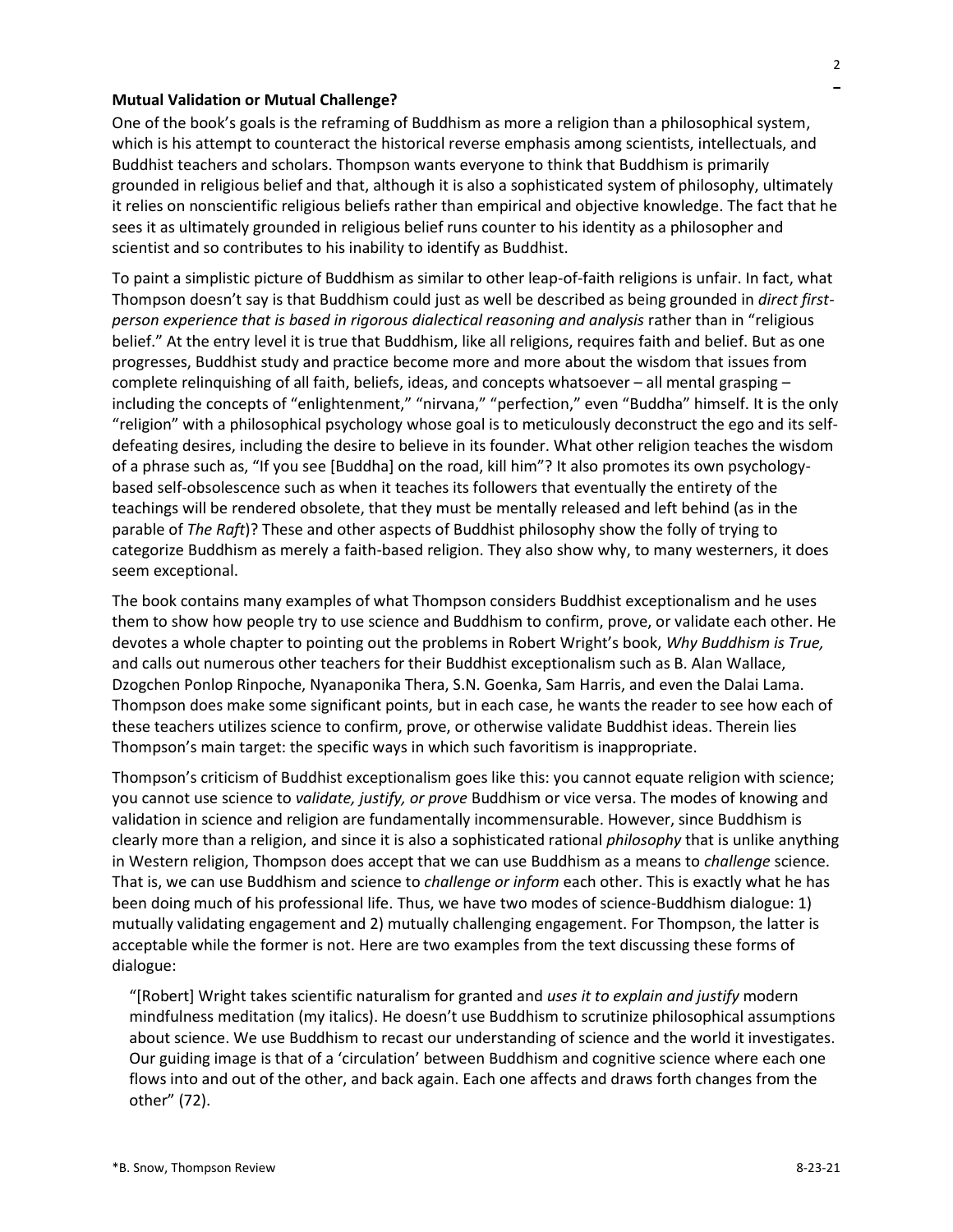"Buddhists uses science to embellish Buddhist teachings, and scientists use Buddhism to embellish scientific theories. And both Buddhists and scientists—and especially Buddhist scientists—use science to justify Buddhism" (185).

Although Thompson doesn't identify it as such, his mutual validation criticism is part of a convergence model of science and Buddhism that is assumed by many who engage in such mutual validation. Others have also argued against the convergence model (See Bernard Faure's "A Gray Matter: Another look at Buddhism and neuroscience," Tricycle, Winter 2012<sup>2</sup>). I happen to agree that, along with the incommensurability argument, whatever people think convergence is –establishing common ground, agreement, mutual validation, perhaps eventual unification, etc. – the better model is the "circulation" one that Thompson advocates in the quote above. I also agree that human knowledge is better served when these two modes of knowing remain separate but can challenge the assumptions of the other.

While one can agree with the incommensurability argument and with the inappropriateness of using science and Buddhism to validate each other, Thompson's criticism doesn't stop there. The exceptionalism offense in his view goes beyond mutual validation to *choosing Buddhism in the first place* since, as Thompson argues, other religions are equally capable of challenging science:

"Although it's unquestionably true that Buddhism possesses a vast and sophisticated literature on the mind, Judaism, Christianity, and Islam also possess sophisticated philosophical and contemplative writings about the mind. These writings build on the rich and intricate heritage of Platonic, Aristotelian, and Stoic thought. Buddhist texts aren't less metaphysical than the Jewish, Christian, and Islamic ones." (37).

"Buddhist modernism presents Buddhism as uniquely suited to the modern world, but we can sanitize any religion in this modernist way. Consider Christian humanism, which stresses the humanity of Jesus, unites Christian ethics with humanist principles, promotes science, calls attention to the Judeo-Christian and ancient Greek sources of scientific ideas such as the 'laws of nature.' Or consider Liberal Judaism, which regards the *Torah* as written by human beings, not written by God and given to Moses on stone tablets and emphasizes the progressive Jewish Intellectual tradition" (29).

If other religions are equally fit to challenge science, then why are scientists and philosophers uniquely attracted to Buddhism as a partner? Could it be that there are good reasons it is exceptional? Rather than explain *why* Buddhism has become the chosen partner for philosophy and cognitive science, rather than discuss what is special about Buddhist philosophy such that it has the ability to challenge science and western thought unlike any other world religion, Thompson criticizes those who use science to prove the validity of Buddhism while allowing his own use of Buddhism to dialogue with science. Since he criticizes the exceptionalism of others while engaging in his own, his charge borders on hypocrisy. This is especially so since, after equating Buddhism with other world religions as all having "rich philosophical traditions," he has singled out and worked with Buddhism for most of his career. What's not exceptional about that? Where's all his work with Christianity and science? The issue shouldn't be whether Buddhism (or any system) is exceptional or not but rather, is it *useful*? Clearly Buddhism is useful to science, or it wouldn't have become the worthy partner to science that so many, including Thompson, have made it.

# **Reclaiming Autonomy**

Beyond Thompson's issues over the science-Buddhism engagement, the autobiographical part of the book suggests some personal reasons for his disowning of a Buddhist identity. Judging from the life experiences he recounts and the peculiar mix of criticism and admiration he expresses for Buddhism, implicit in his essay appears to be a personal renunciation of Buddhism, seemingly as a result of having it handed to him in childhood by his parents and the spirituality of their Lindisfarne community, of pre-

<sup>2</sup> Thanks to *Tricycle* editor James Shaheen for this reference.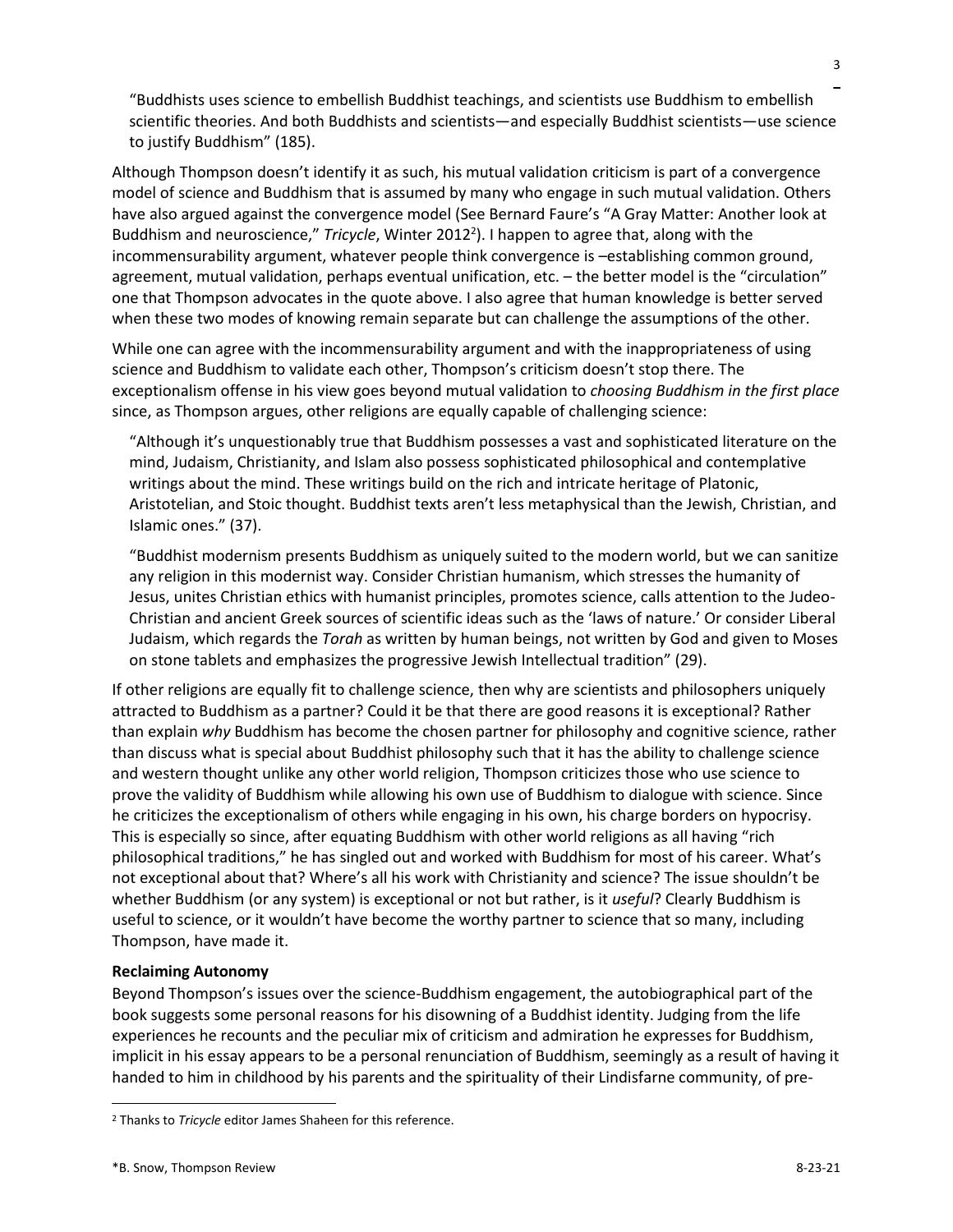defined space and opportunity to explore on his own, of influences of having been surrounded by scholar-intellectuals who in effect preselected Buddhism for him, but also, later, of observing various unhealthy expressions of Buddhism such as those of Chogyam Trungpa and the embrace thereof by his mentor Francisco Varela (ch.6, note 34, 215-216). Proclaiming his disidentification with Buddhism thus has a dual purpose: to call attention to what he sees as unhealthy favoritism but also to regain his spiritual autonomy. The life experiences he shares coupled with the book's praise-and-disparage language around Buddhism make it difficult not to notice this.

### **Discomfort With Nondual Enlightenment**

Further evidence of Thompson's disconnect with Buddhism is revealed in his disjointed presentation of Buddhist nonduality, the central and paradoxical philosophical principle-insight of Mahayana Buddhism, otherwise known as the philosophy of emptiness and The Doctrine of the Two Truths. If there is any aspect of Buddhism that makes it exceptional from the perspective of western thought, it is the philosophy of nonduality.

Based on views expressed in this and his previous book, *Waking Dreaming and Being*, Thompson appears comfortable with *conceptual* nonduality (73-75) expressed as a philosophical principle but uncomfortable and critical of *experiential* nonduality (144-145) when expressed as first-person nonconceptual insight or wisdom. His criticism of first-person nonconceptual insight or transcendent wisdom is rather odd considering that he has worked so long and hard to include the validity of firstperson phenomenological consciousness into cognitive science.

Thompson's charge that the idea of enlightenment is incoherent since it is unverifiable by science is the most conspicuous example in the book of his own science exceptionalism, suggesting that (at least in this part of the book) science is the ultimate arbiter of valid knowledge. Since the core claim of enlightened mind is direct (first-person) apprehension of nondual emptiness in addition to indirect conceptual understanding of the nonconceptuality of emptiness (i.e., of philosophical paradox), what Buddhist philosophers would say to Thompson's incoherence charge is that nondual awakening stands beyond the ken of the worldframe of science and its ability to judge, and that it only appears incoherent because science and western philosophy don't have the range to judge beyond dualistic concepts.

"I think the Buddhist modernist concept of enlightenment is incoherent. Either you embrace faith in awakening and nirvana, which, according to the tradition, transcend conceptual thought—and hence can't be legitimized (or delegitimized) by science—or, you choose to believe only in what can be made scientifically comprehensible, in which case you have to give up the idea of enlightenment as a nonconceptual intuitive realization of the 'fullness of being' or the 'suchness of reality,' for these aren't scientific concepts. You can't have it both ways. Religion and science may be able to coexist, depending on the attitude they take to each other, but science can't legitimize religion, and they can't be merged into one" (144).

"You can't have it both ways" only if you're a science fundamentalist. If you are a cosmopolitan as he later advocates, or if you are a nondualist, then other validation-legitimation avenues are available for making coherent that which science cannot. The Tibetan tradition for example is unbelievably rich and nuanced with regard to teaching, confirming, and validating what is paradoxically unverifiable (in a dualistic sense). They have tried and true ways of verifying nondual cognition or awakening. Further evidence of his discomfort with the idea of enlightenment is when he claims it contributes to antiintellectualism and irrationalism or that appeals to Buddha's original teachings are akin to religious fundamentalism:

"Buddhist modernist rhetoric of enlightenment as a nonconceptual experience outside language and tradition has reinforced anti-intellectualism and irrationalism" (188-189).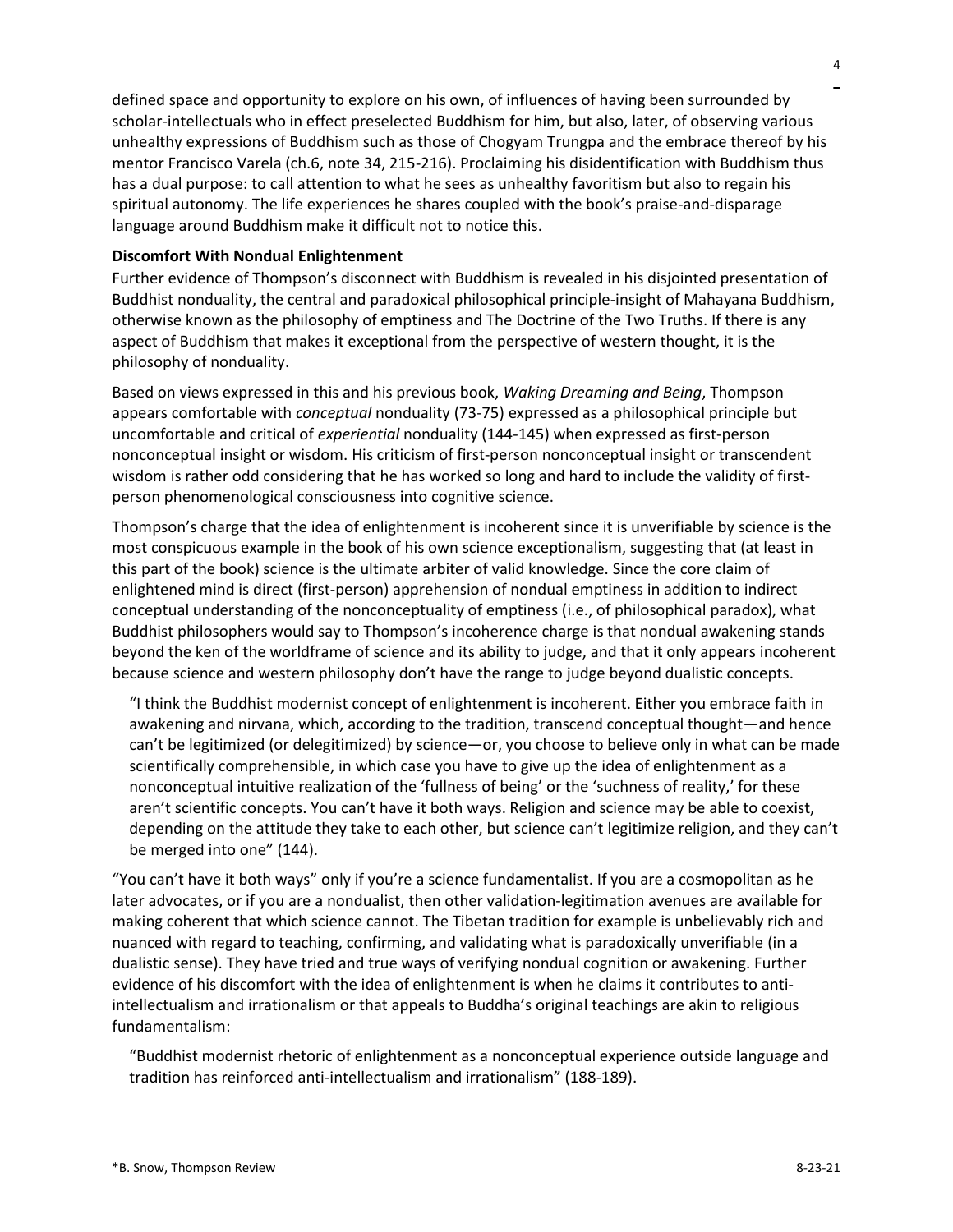"Trying to go back to the 'original teachings of the Buddha' is a typical Buddhist modernist move (and one that Buddhist modernism shares with the equally modern phenomenon of religious fundamentalism)" (20).

Seriously? He's saying that one of the world's most highly refined philosophical critiques of the human mind equates with the irrationality and fanaticism of monotheistic fundamentalism? Such an outrageous conflation is an indication that he feels any form of nonduality is an existential threat to one's identity as a philosopher who operates in the world of dualistic concepts.

And, with statements like the following, even his understanding of enlightenment as conceptual nonduality seems somewhat shaky in this book:

"If enlightenment is supposed to be a psychological state, then its content must be clearly specifiable, but there's no consensus in Buddhism about exactly what the content of the awakening experience is…" (145).

These are typical wrong ideas about enlightenment: a) that it is a *state* and b) that it has specifiable content, but also c) that there is no consensus around it. If, as Mahayana Buddhism teaches, enlightenment is nondual, then no single state or mark or characteristic, quality, or aspect can indicate or specify it. This is *exactly* what the *Heart Sutra* teaches. It has no specific content, except all content. By being non-specifiable, it is specified. It is ironic, paradoxical, nonconceptual, trans-conceptual, postconceptual. It is both/and: ultimate-conventional, pure-impure, infinite-finite, form-formless, intelligible-ineffable, being-nonbeing, nothing-everything, emptiness-fullness, affirmation-negation, even dual-nondual. Nondual realization is not for the faint of heart – rather, it is the *ultimate conceptual endgame*. Don't take my word for it, ask Uncle Ludwig. 3

Think for a moment: is the state of all states itself a state? Enlightenment-as-ultimate cannot be a specifiable state; it turns on itself; it has no specific content other than self-referential nonspecifiabilityineffability-nonconceptuality. *That*, paradoxically, IS its specific content. And, it necessarily *has to* be like this: if enlightenment were specifiable, it wouldn't be "Ultimate" because anything specifiable is already delimited by conditions, metaphysical or otherwise. Thus, you don't agree or not agree with the philosophy of nonduality; you either get it or you don't. Properly understood, there's nothing specific to agree on in the first place. Middle Way Buddhist philosophy, specifically *Prasangika Madhyamaka*, is very clear on this. Nondual enlightenment is not about specifiable agreements – this can be agreed upon, that cannot – or other dualistic notions: it's about fundamental insight into the nature of the mind and how it works, which, paradoxically, means complete letting go of mental-philosophical concept grasping.

There's abundant consensus in Mahayana Buddhism about the nature of awakened mind as nondual emptiness and dependent origination. There exist many very careful and precise conceptual characterizations of it. One is Japanese scholar Gadjin Nagao's *The Foundational Standpoint of Madhyamika Philosophy*. Another is C.W. Huntington's *The Emptiness of Emptiness*. Needless to say, non-Buddhist philosophers are naturally uncomfortable with this ultimate philosophical endgame since concepts and thinking are what they're trained to do. But this is precisely why so many scholarintellectuals are attracted to Buddhism, including Thompson, and the primary reason why they see it as exceptional compared to other religious systems.

And finally, in Buddhism it goes without saying that enlightenment would be nothing without *compassion*. Despite all the wisdom talk of nonconceptuality, paradox, emptiness, and the philosophy of nondual enlightenment, rarified and nuanced as it is, it is still limited by grammar, conceptuality, even

<sup>3</sup> Philosopher Ludwig Wittgenstein that is, whose latter work in its own way approached nondual understanding and showed the ultimate self-referencing of philosophical and conceptual language games.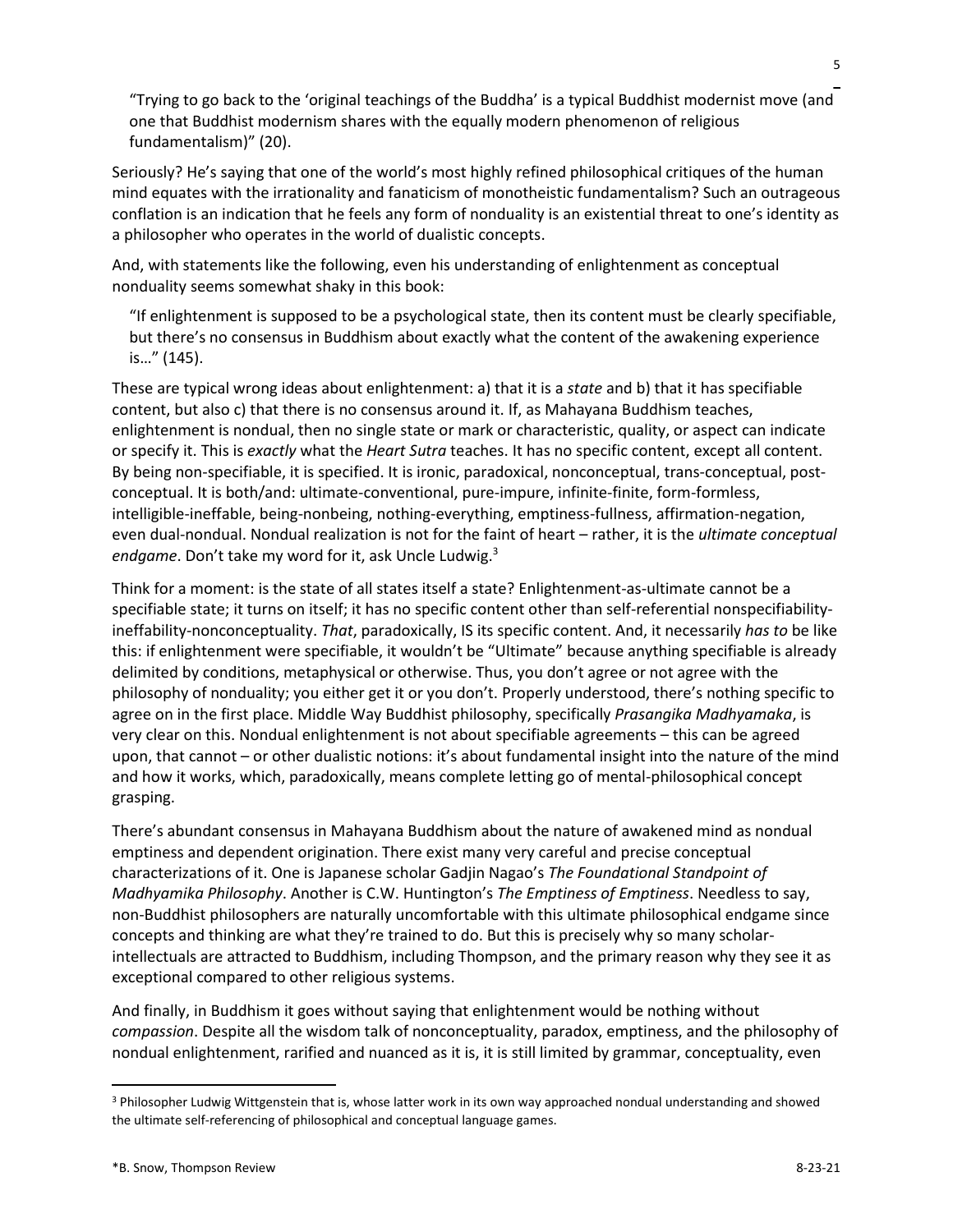intuition and metaphor. Crucially, Buddhism teaches that *the indispensable partner* of such nondual wisdom is deep abiding compassion – they are the proverbial two wings of the bird of enlightened mind. Thompson has almost nothing to say about the importance and role of compassion to Buddhist awakening in his book – the word doesn't even appear in the index. But from the beginning, Buddhism has taught that the highest truth requires the deepest compassion, that for *anuttara-samyaksambodhi*—unexcelled complete enlightenment—it is Great Compassion alone that brings Perfect Wisdom to ultimate fruition.

#### **Cosmopolitanism and Enactive Cognitive Science**

The final chapter on cosmopolitanism somewhat redeems the rest of the book. Who, these days, wants to be committed to defending a single worldframe whether it's Buddhism, or science, or postmodernism, evangelical Christianity, Marxism, feminism, shamanism, or atheism? How antiquated. Thompson rejects single worldframes in favor of cosmopolitanism, a global-pluralistic worldview that allows multiple players to forge deeper, broader, more inclusive frameworks of understanding and action. Each worldframe adds its own perspectives and usefulness with respect to the others. It is clear that Thompson's true home is here, that he really isn't a science fundamentalist or advocate of any one worldframe. With cosmopolitanism, science can be science, Buddhism can be Buddhism, and each can challenge and inform the other.

Chapter six discusses a few historical instances of world cosmopolitanism comparing ancient Indian Sanskrit cosmopolitan culture (voluntaristic) with Roman Latin cosmopolitan culture (coercive) (171) and continues surveying contemporary views of different philosophers such as Martha Nussbaum and Samuel Scheffler. Thompson states his preference for the conversation-based cosmopolitanism of African philosopher Kwame Anthony Appiah as outlined in his book, *Cosmopolitanism: Ethics in a World of Strangers*. He then discusses applying Appiah's conversation model to the Buddhism-science dialogue by recounting ideas Francisco Varela shared in a series of lectures he gave in the late 1970s. Among other things, Varela focused on "the fundamental difference in motivation and method between science and Buddhism" bringing attention to "the intentions motivating knowledge" and the critical importance in such dialogues of "an ethics of knowledge" (183-184). Thompson states:

"Scientific accounts aren't the only ones we live by; we also and more fundamentally live by moral and ethical accounts, which scientific accounts presuppose and can't directly establish" (187).

It is with this larger ethical framework in mind that the book comes to an end in the admission that science needs worthy partners such as Buddhism or other ethical systems.

To those of us who know his work in cognitive science, it is a bit disappointing that Thompson doesn't connect cosmopolitanism to his project of enactive cognitive science where third-person science knowledge circulates with first-person phenomenal experience, particularly as it is informed by the Buddhist tradition. It seems to me there are important cosmopolitan connections to be made between Asian Buddhist nonduality and western enactive cognitive science, how they interweave, cross-fertilize one another, and contribute to a richer and more comprehensive response to the human condition. Interestingly, Thompson himself suggests as much in a quote from the introduction to the revised edition of his book *The Embodied Mind*:

"Moreover, without Madhyamaka philosophy and the reflexive application of the enactive approach to science itself, we will miss the radical transformative possibilities of the science-Buddhism circulation, and specifically the prospect of a different way of being in the world and doing science beyond our habitual cognitive reifications" (xxix).

#### **Final Thoughts**

Evan Thompson is more of a friend to Buddhism than this book makes him out to be. For years he has brought sophisticated Buddhist ideas into dialogue with issues in Western philosophy and cognitive